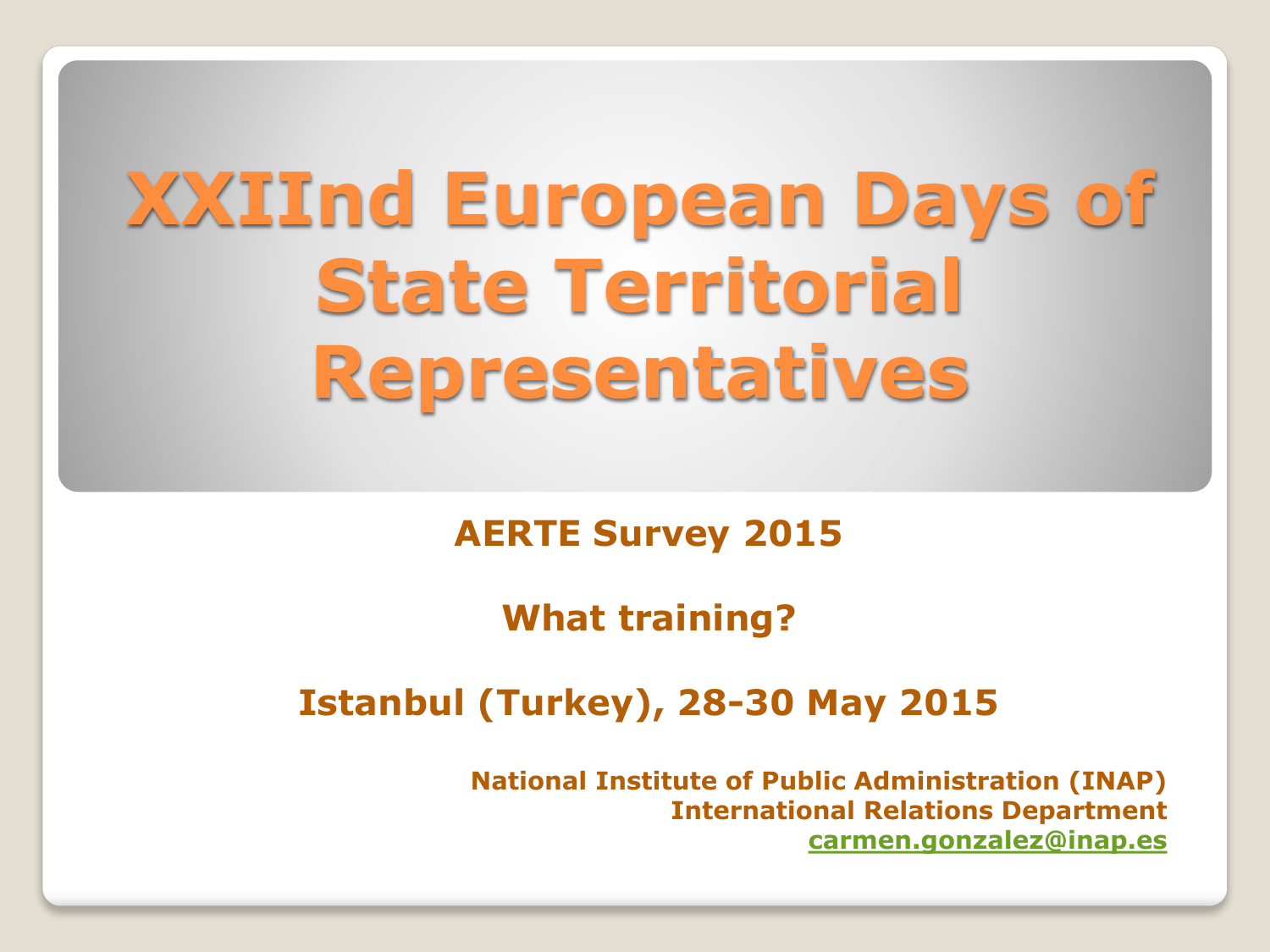# **CONTENTS:**



- 1. Conclusions on the survey results
- 2. Spanish case: Delegates and Sub-delegates of Government
- 3. Other examples: México, Argentina and Brazil

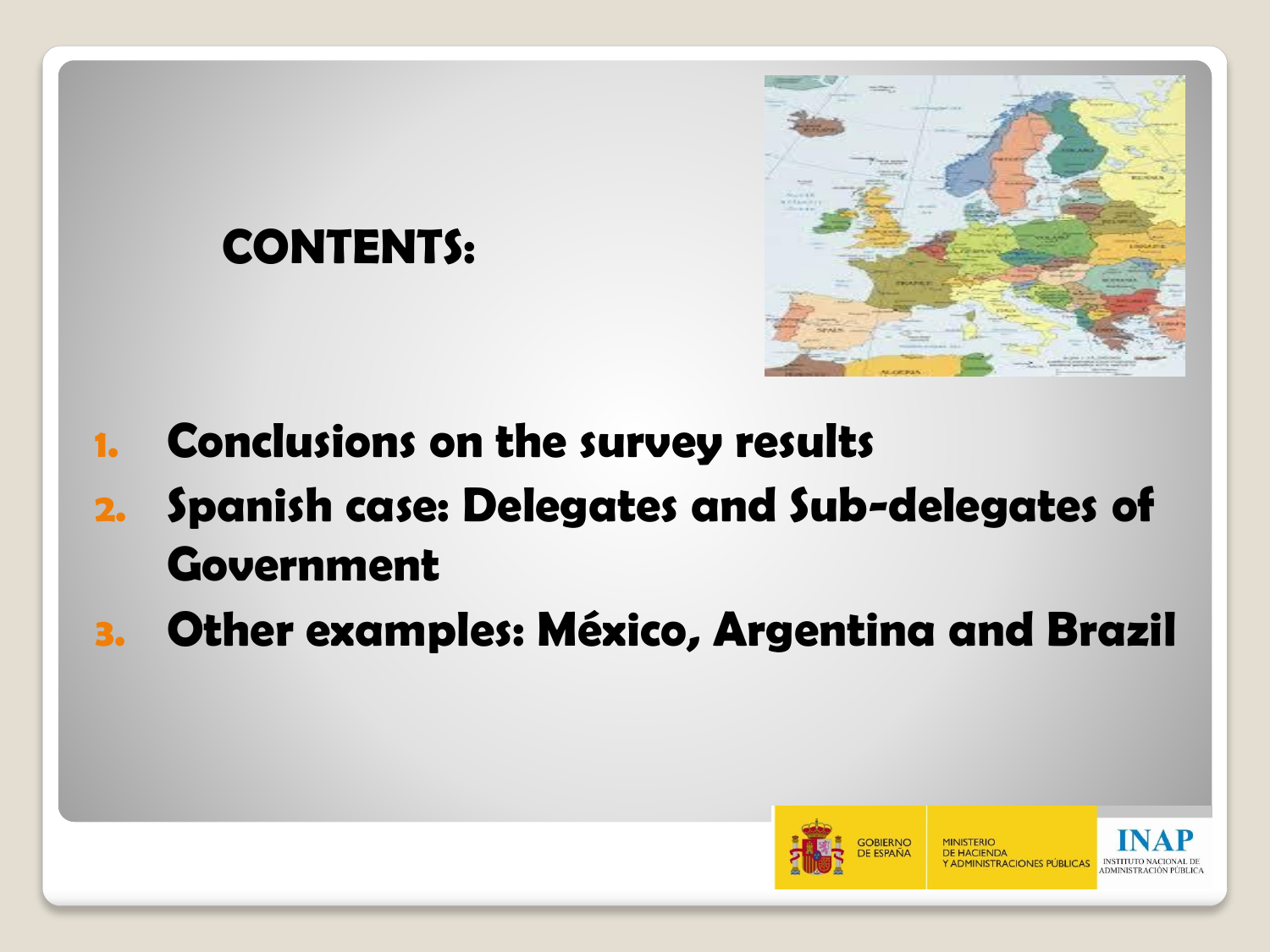# 1. Conclusions on the survey results

 Learning through experience is important for a STR in most of the countries

 $\Box$  There is a common background in most of the cases:

University degree (Law, Economics, Political Science, Public Administration Science, etc)

Civil servant status

Political designation (professional designation: 7 cases)



**RACIONES PÚBLICAS INSTITUTO NAO**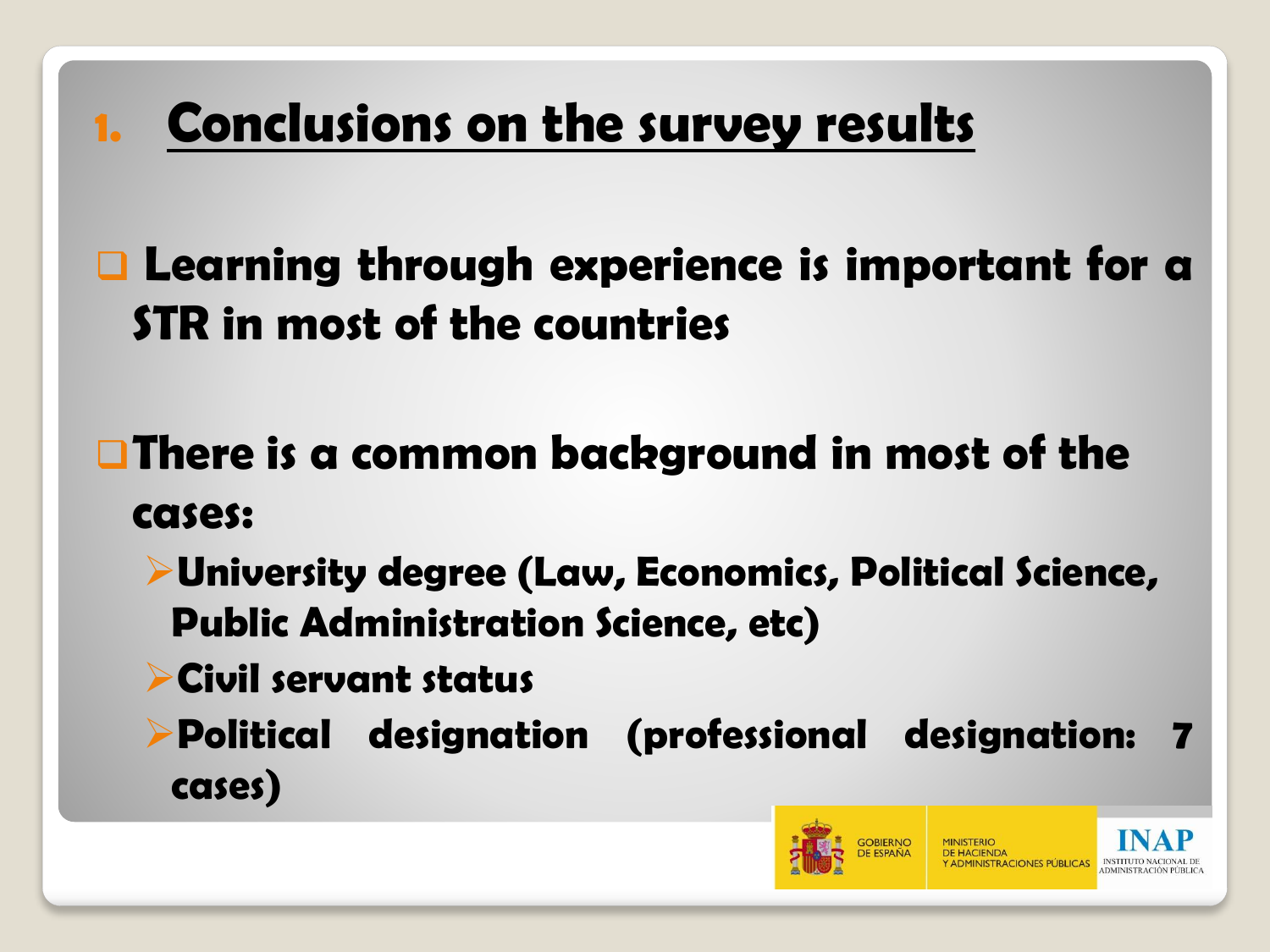#### As senior civil servants, STRs have access to training in public institutions:

 $\checkmark$  Training is optional: just in 5 countries (Finland, France, Hungary, Italy, in some cases, and Turkey) is mandatory

 $\checkmark$  Training is general: just 6 countries have specific training for STRs (France, Hungary, Italy, Morocco, Norwey and Turkey)

Only in 5 countries (France, Hungary, Italy, Morocco and Turkey) there is a training institution for STRs

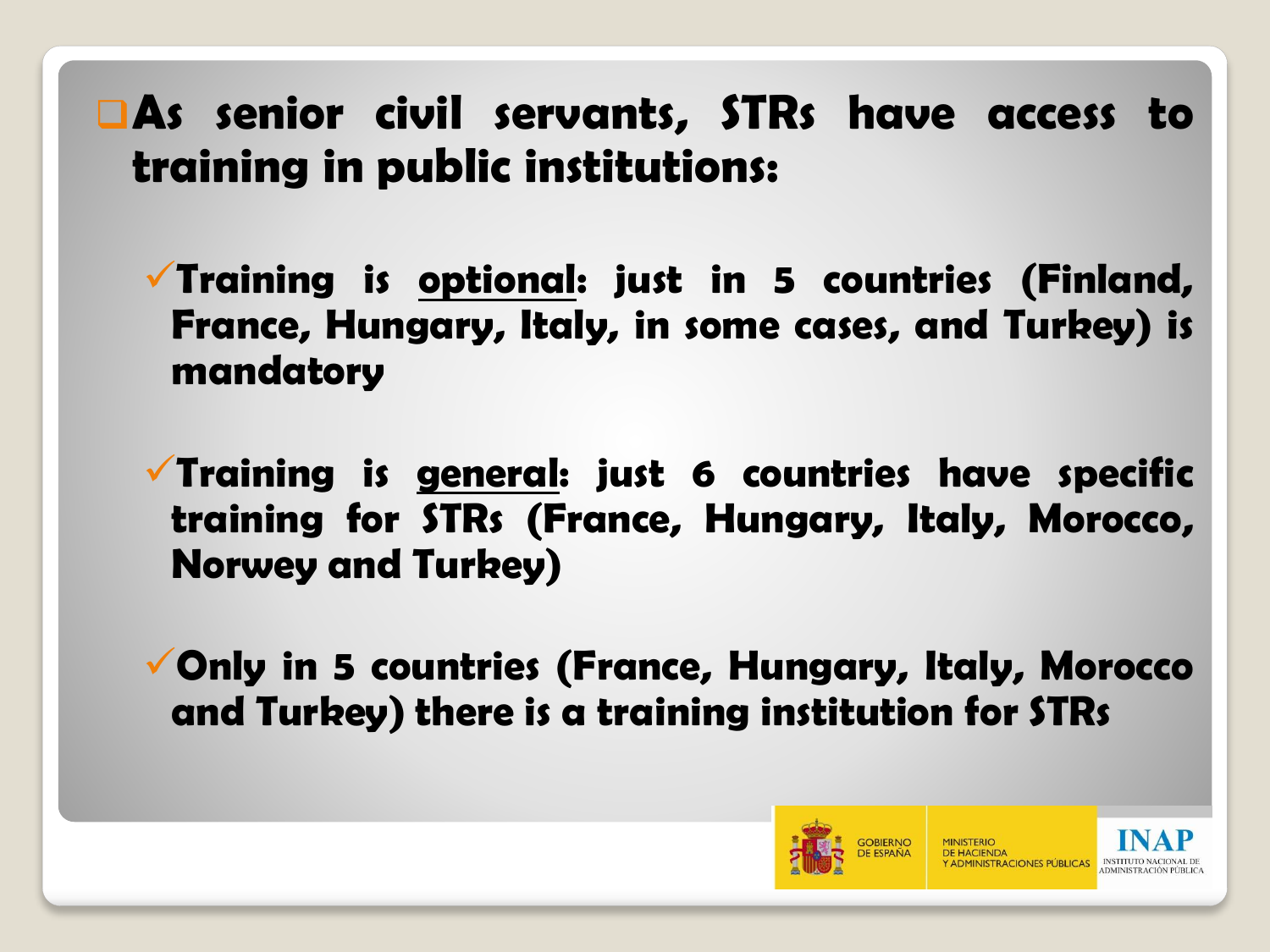#### **Q** Areas of training:

General topics: Leadership, Economy, European Union, Legislation, Public Administration, Good Governance, Languages, etc

 $\checkmark$  Specific topics for STRs (only in 6 countries): Security and Public Order, Defense, Enviroment, Civil Protection, Crisis Management

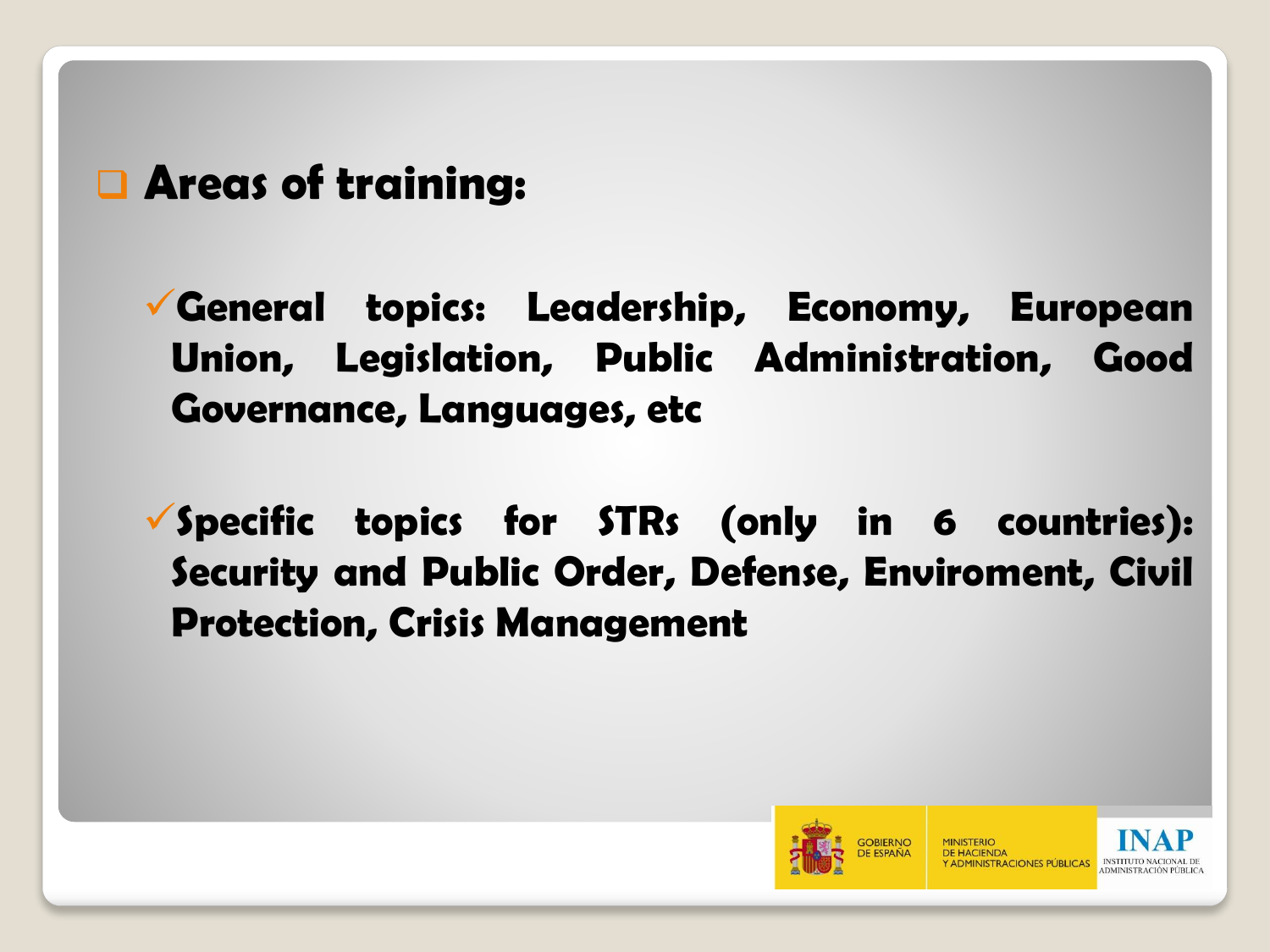#### Satisfaction with the training offer:

#### $\checkmark$  High level of satisfaction with the training offer

#### $\checkmark$  Some complains: lack of specific training, rarely proposed and centralized in one place

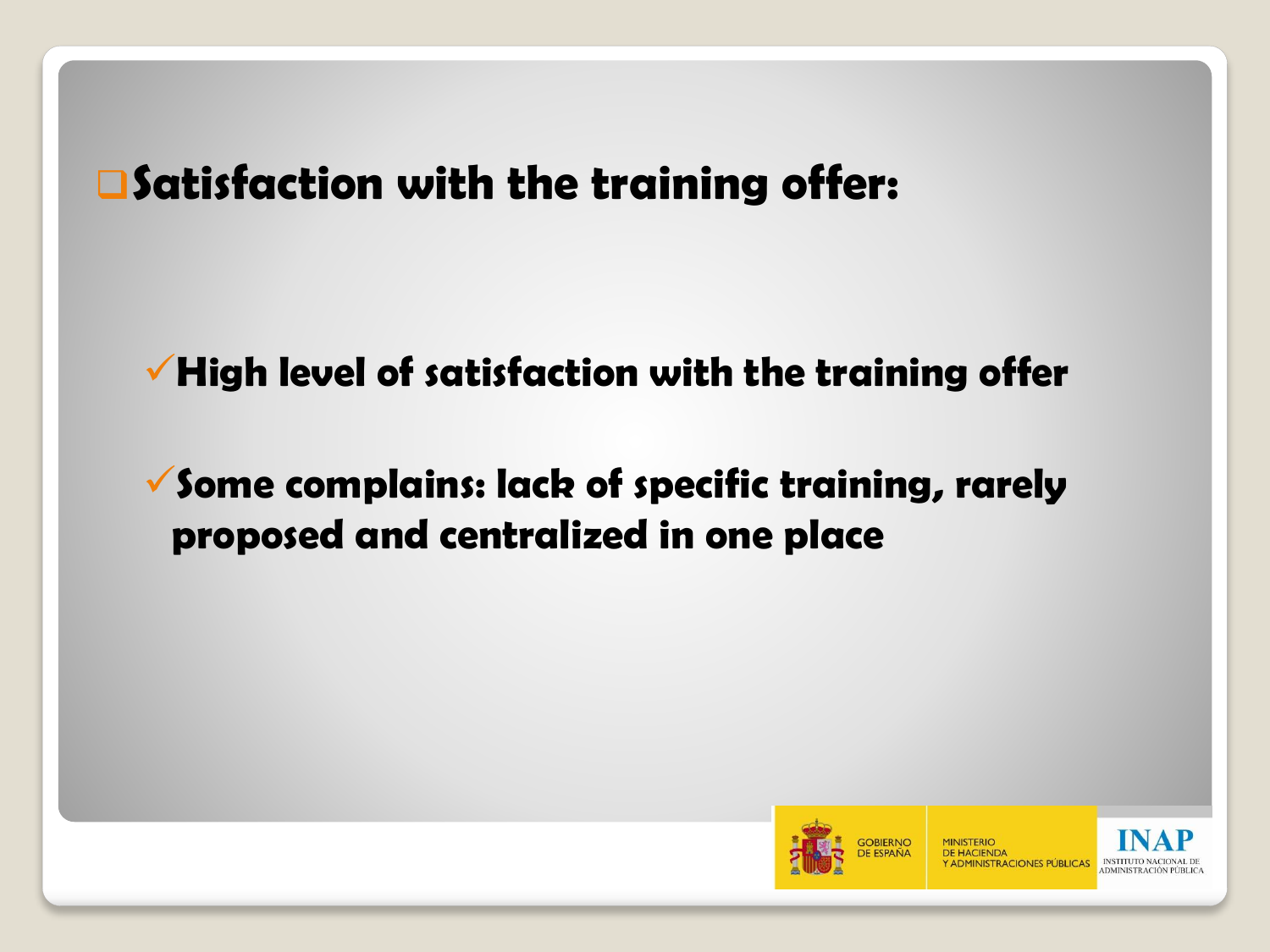#### **Q** In conclusion:

Learning through experience as an important asset for STRs

 $\sqrt{A}$ s senior civil servants, STRs have a high degree of satisfaction with the training offer in general topics

 $\checkmark$  But, in general, there is a lack of specific topics, those related to their tasks and responsibilities, in the training offer for STRs

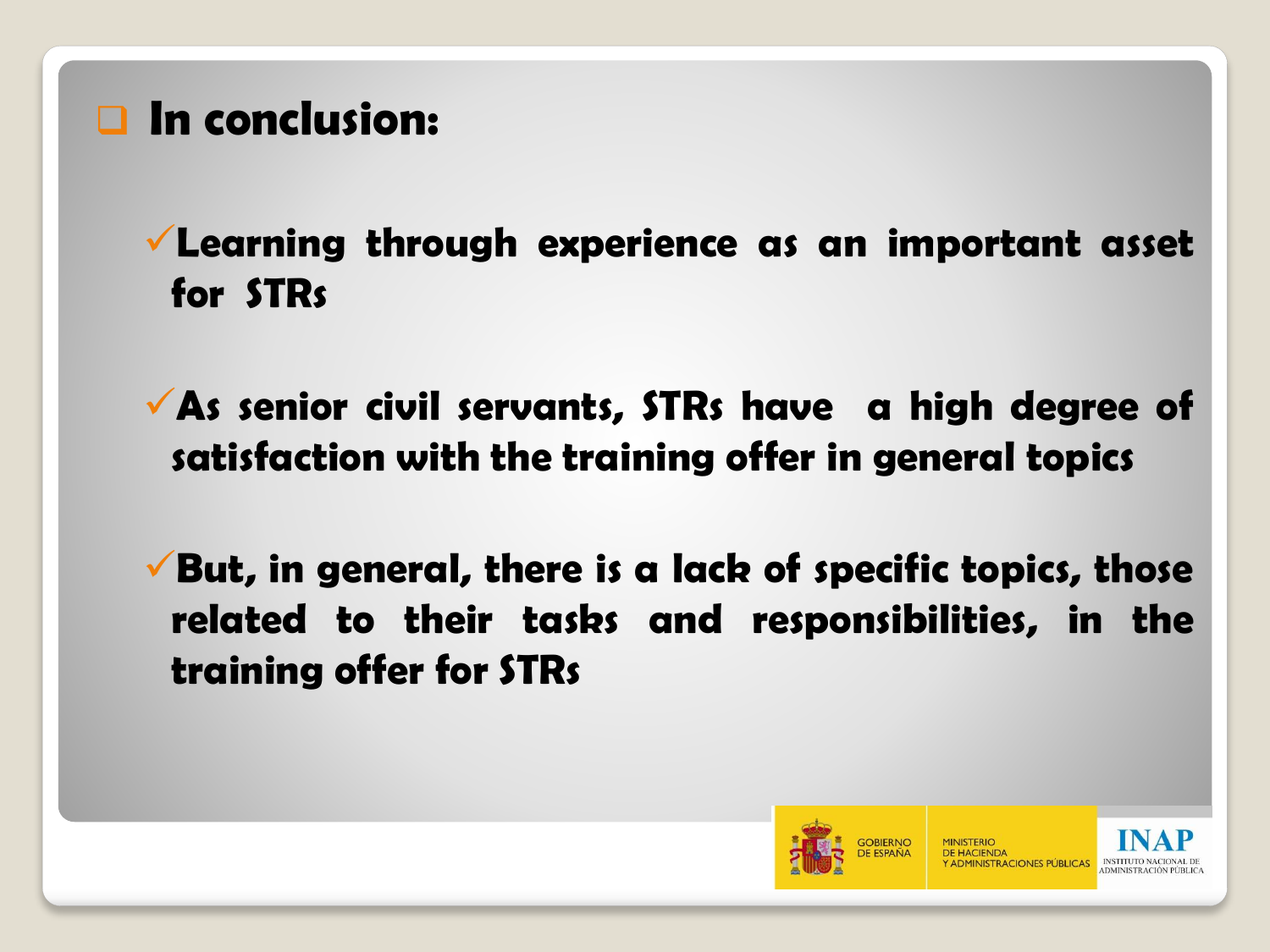## 2. Spanish case: Delegates and Sub-delegates of Government



#### Territorial organization of the State: 17 Autonomous Communities and 50 provinces

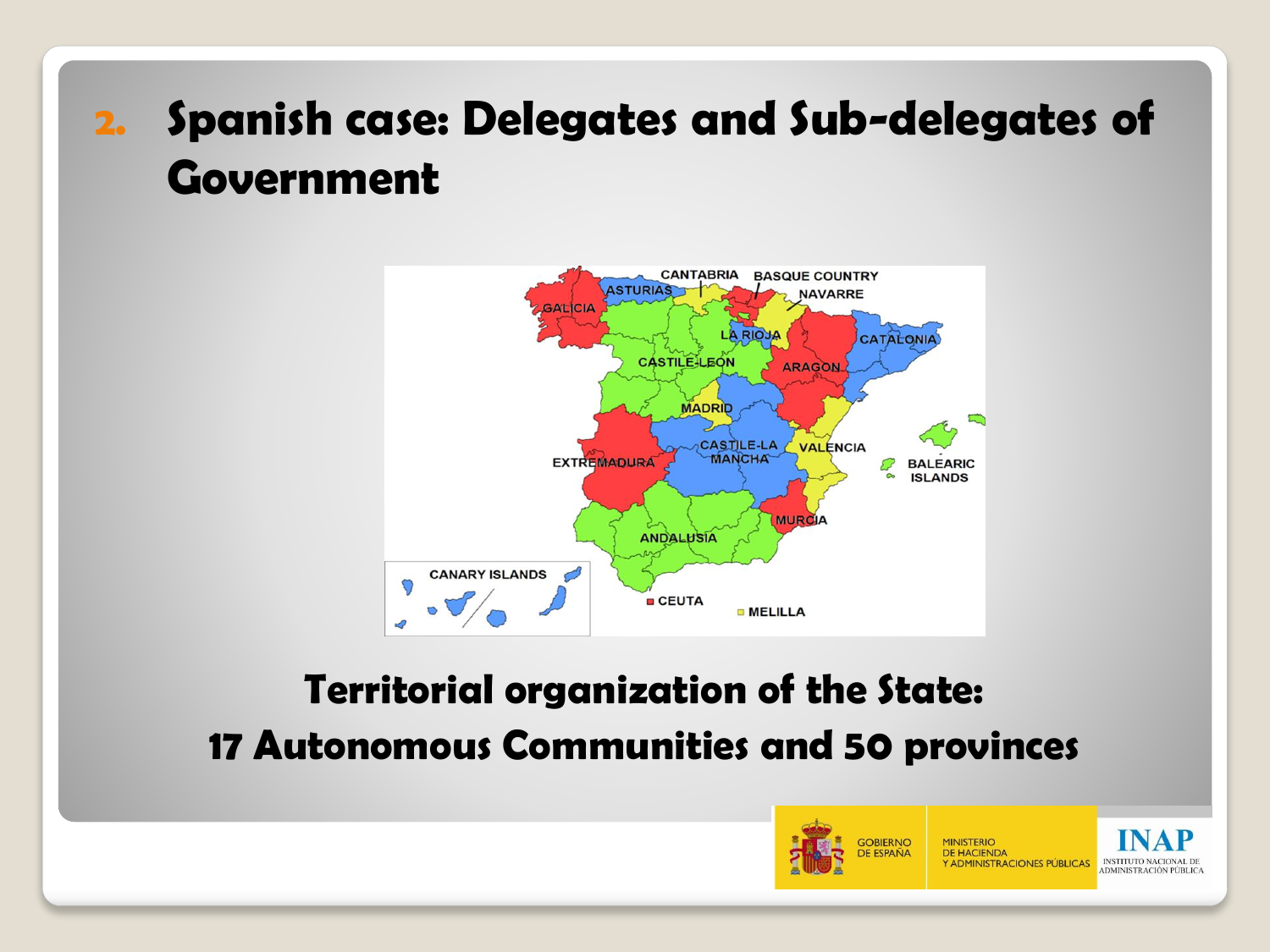### Legal framework:

- $\checkmark$  Spanish Constitution, article 154  $^4$ A delegate **appointed by the Government** shall be responsible for the State administration in the territory of each Selfgoverning Community and shall coordinate it, when necessary, with the Community's own administration"
- Law 6/1997 of Organization and Functioning of the State General Administration
- Royal Decree 1330/1997 on the integration of peripheral services and structures of the Delegations of Government

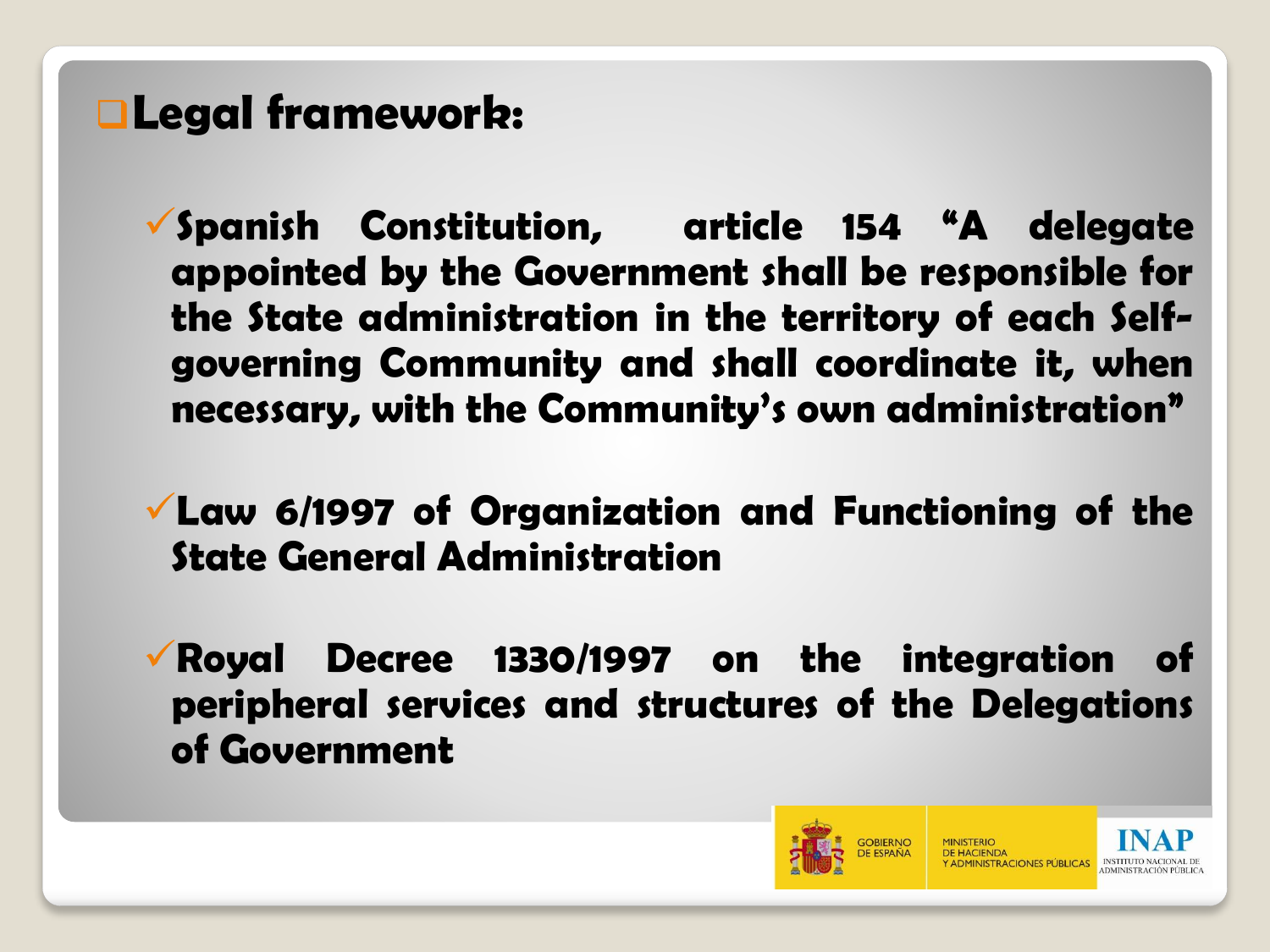## **Territorial representation of the State in the Autonomous Communities:**

**Delegates of Government: Autonomous Communities**

**Sub-delegates of Government: provinces**

Functions:

**Coordination of the State general services in the Autonomous Community**

 $\sqrt{\ }$  Representation of the Government in the regions

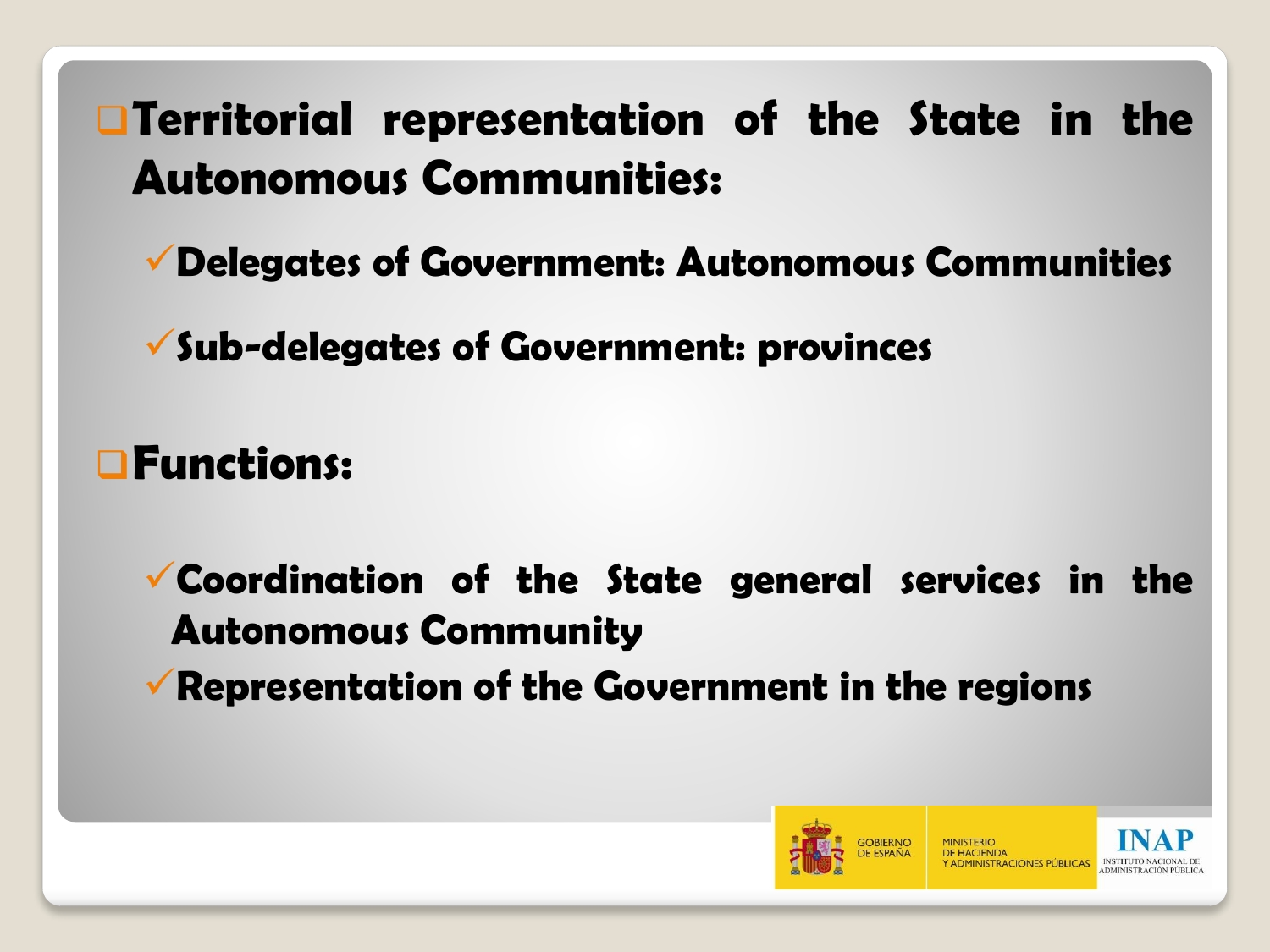### Main areas of responsibilities:

Citizens security

- Civil Protection
- Development, Industry and Energy
- Agriculture and Fishering
- $\checkmark$  Health
- Education and Culture

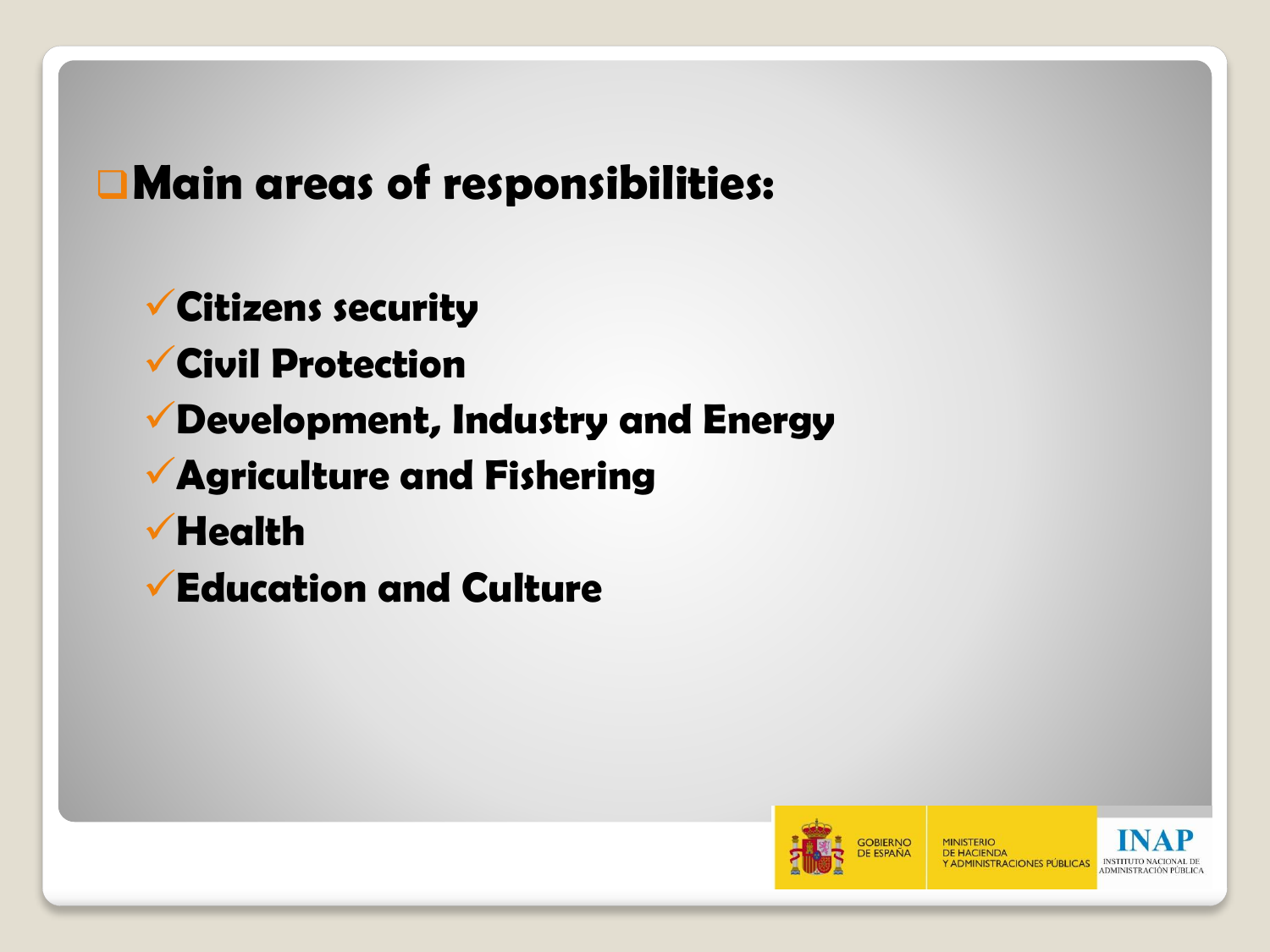### Delegates of Government: 17, one Delegate in each Autonomous Community:

No civil servants

Political designation

 $\checkmark$  No access to specific training for the development of their duties

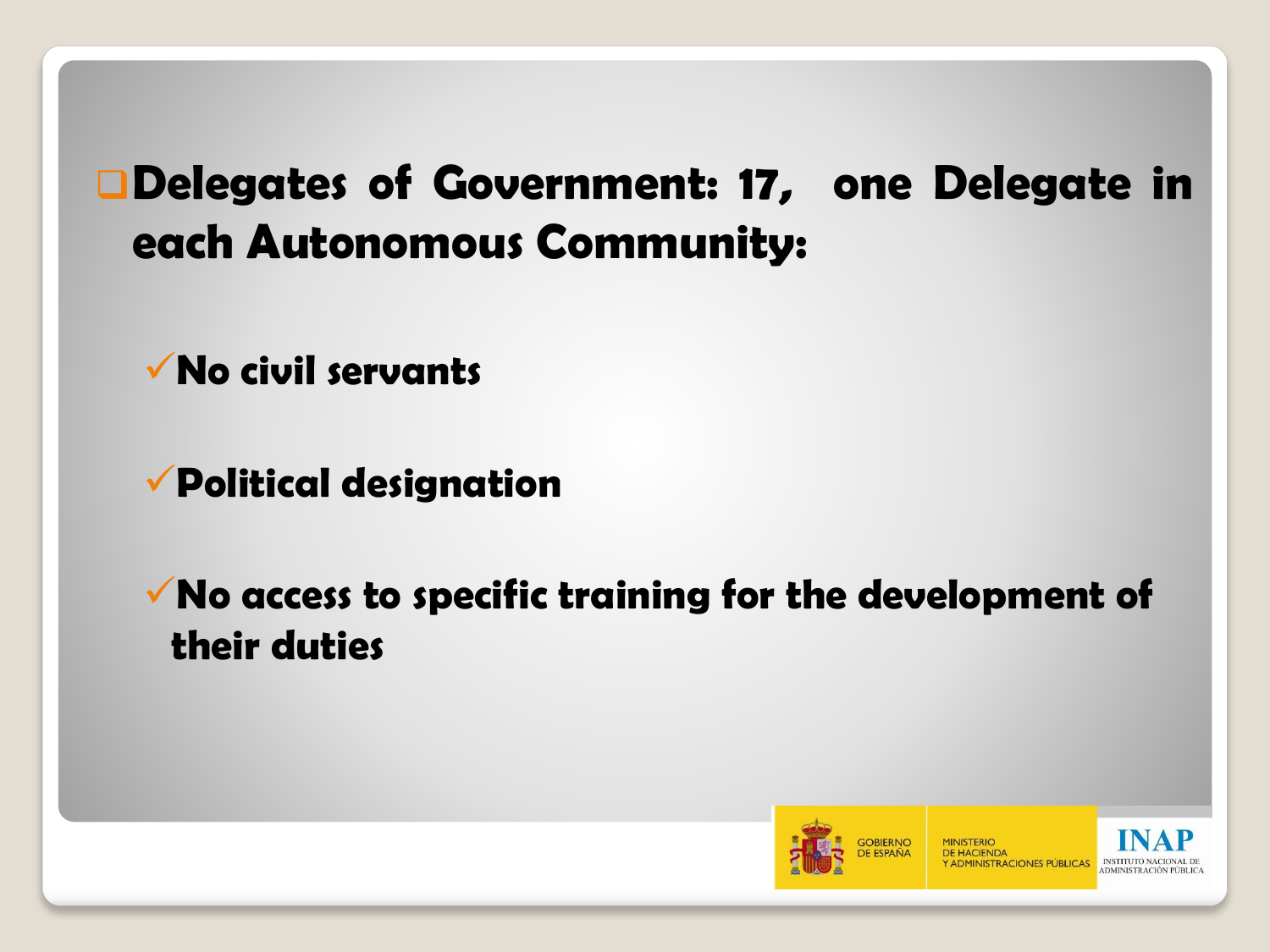## Sub-delegates of Government: 44 (provinces and islands):

- $\checkmark$  Senior civil servants
- Political designation
- $\checkmark$  Subordinate to the Delegates of Government
- Access to general training in Public Administration matters (leadership, public management, human resources management, finances, etc)
- $\sqrt{N}$  No specific training for the development of their professionla duties

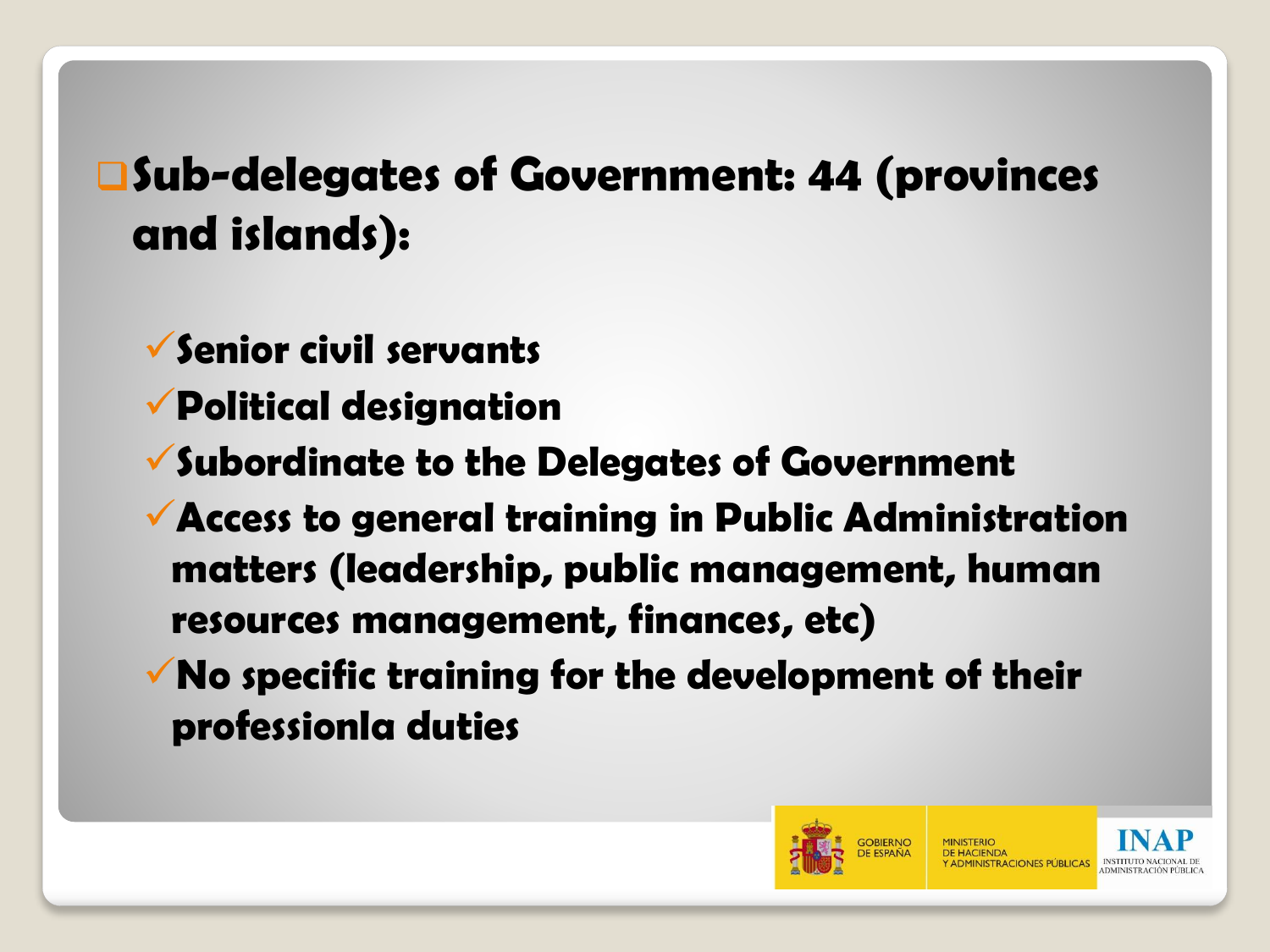### 3. Other examples: México, Argentina and Brazil

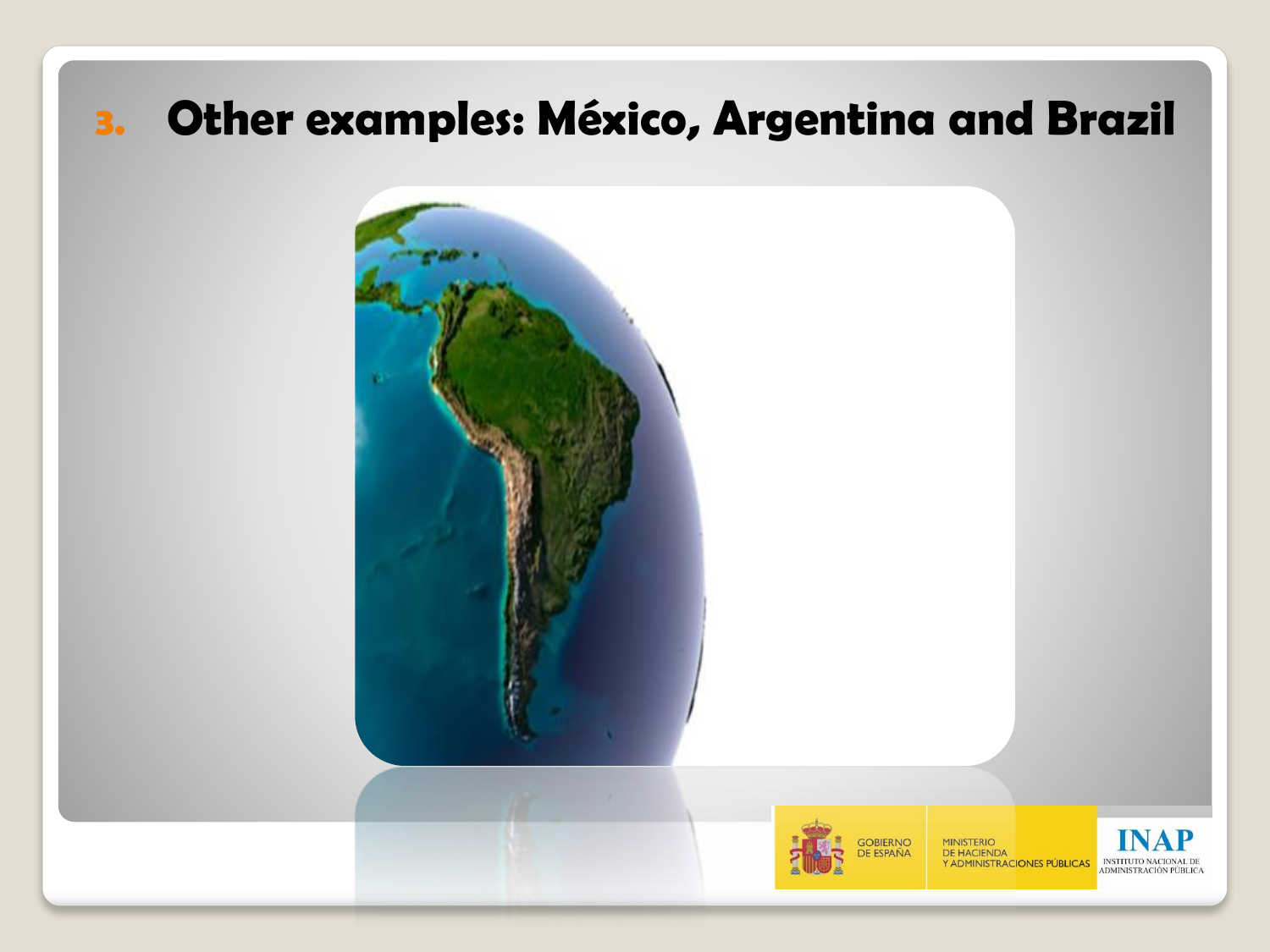



32 federal entities and the federal district of Ciudad de México

#### A total of 2108 Federal Delegates:

- **Public employees**
- Direct designation
- Compulsory institutional training
- **Specific training can be provided**

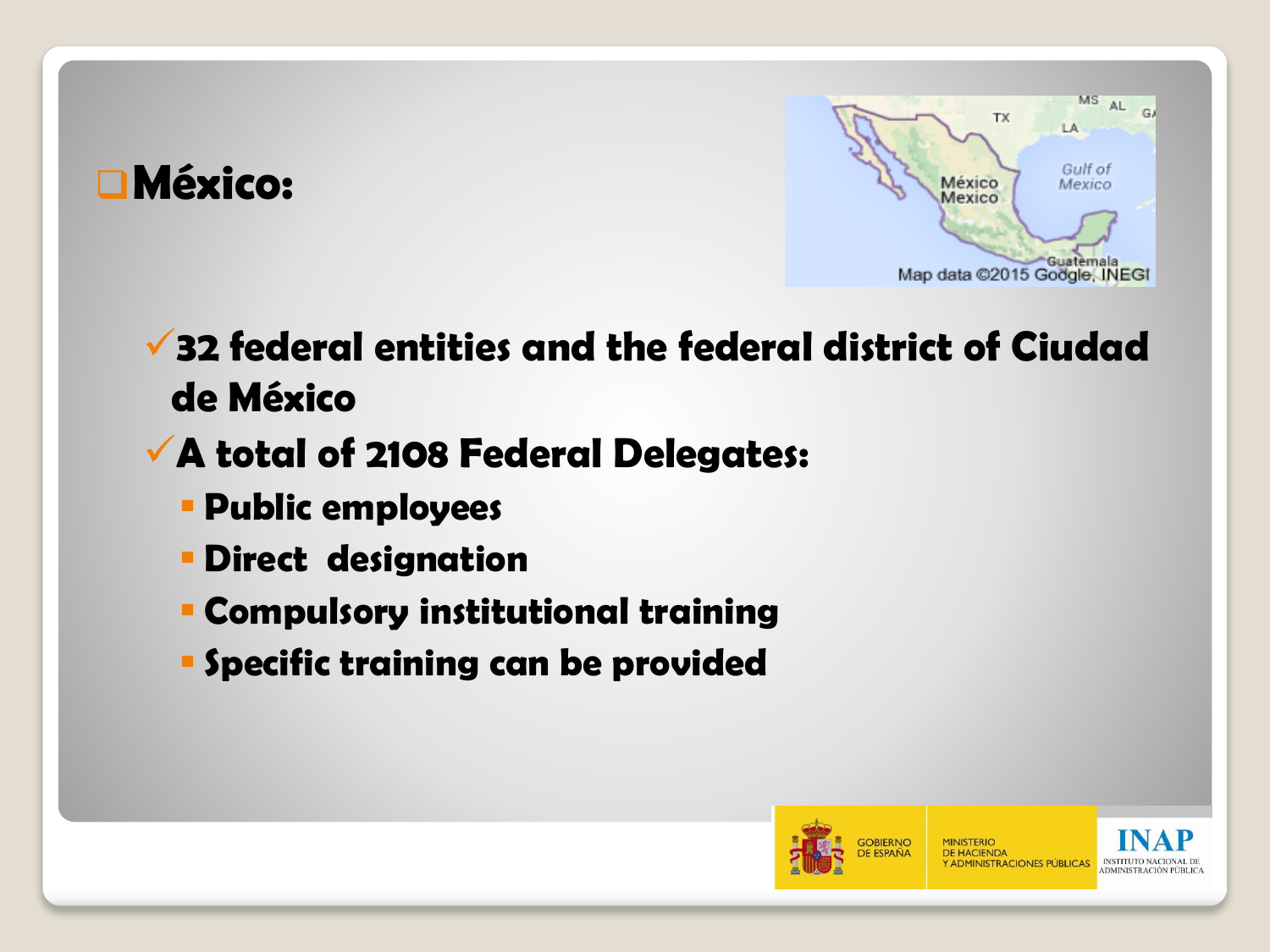#### Argentina:



23 provinces and the autonomous city of Buenos Aires Territorial representatives in the province:

- Political desgination
- Civil servants status
- Not specific training
- They are integrated in the Federal Council of Civil Servants (COFEFUP), that can set up policies related to STRs, including training necessities

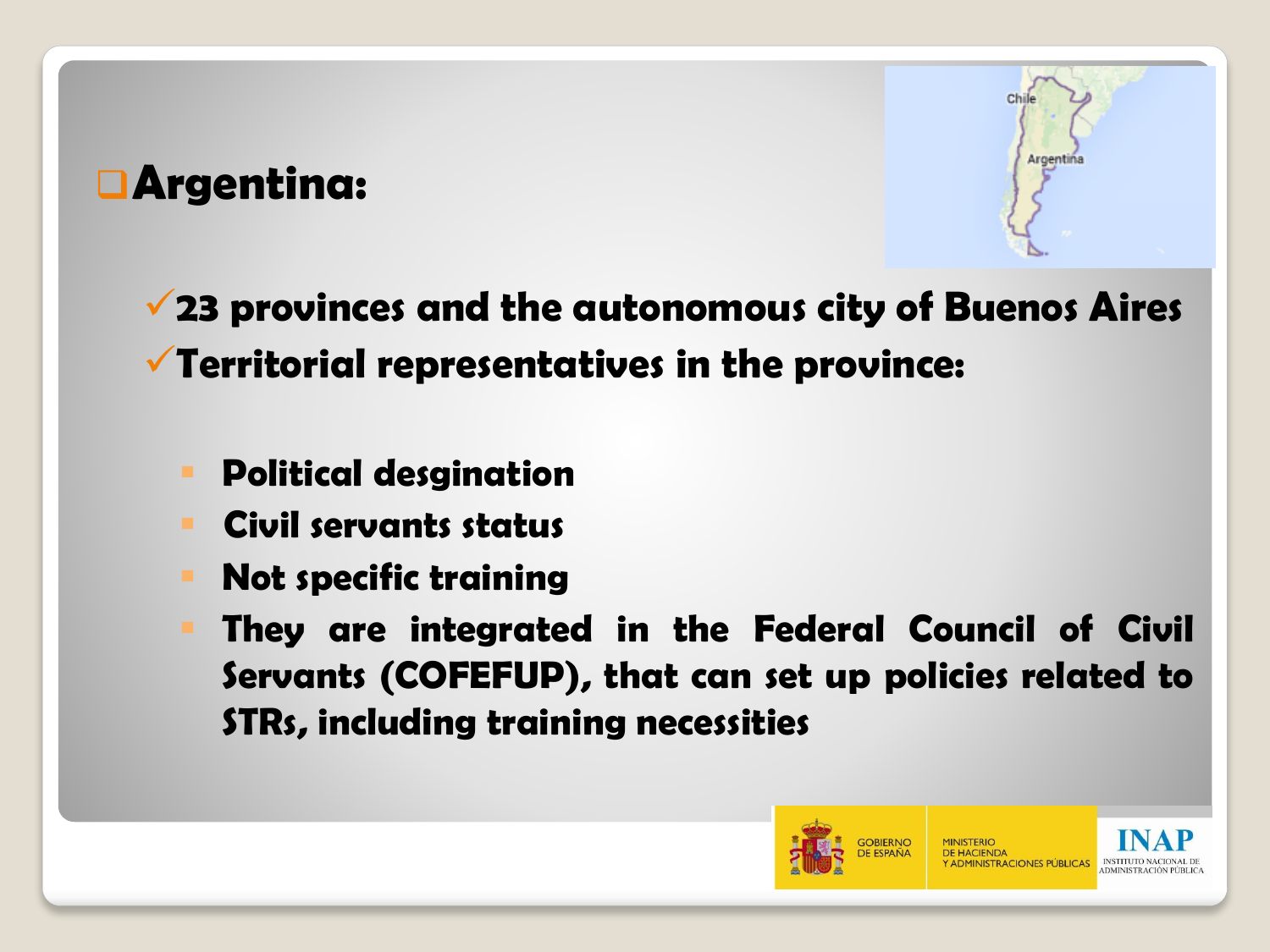



#### 26 Federal States and the Federal District of Brasilia

#### $\checkmark$  It does not exist a model of STRs in the States, just elected Governors

 $\checkmark$  The Federal State can provide traninig only for the State public employees